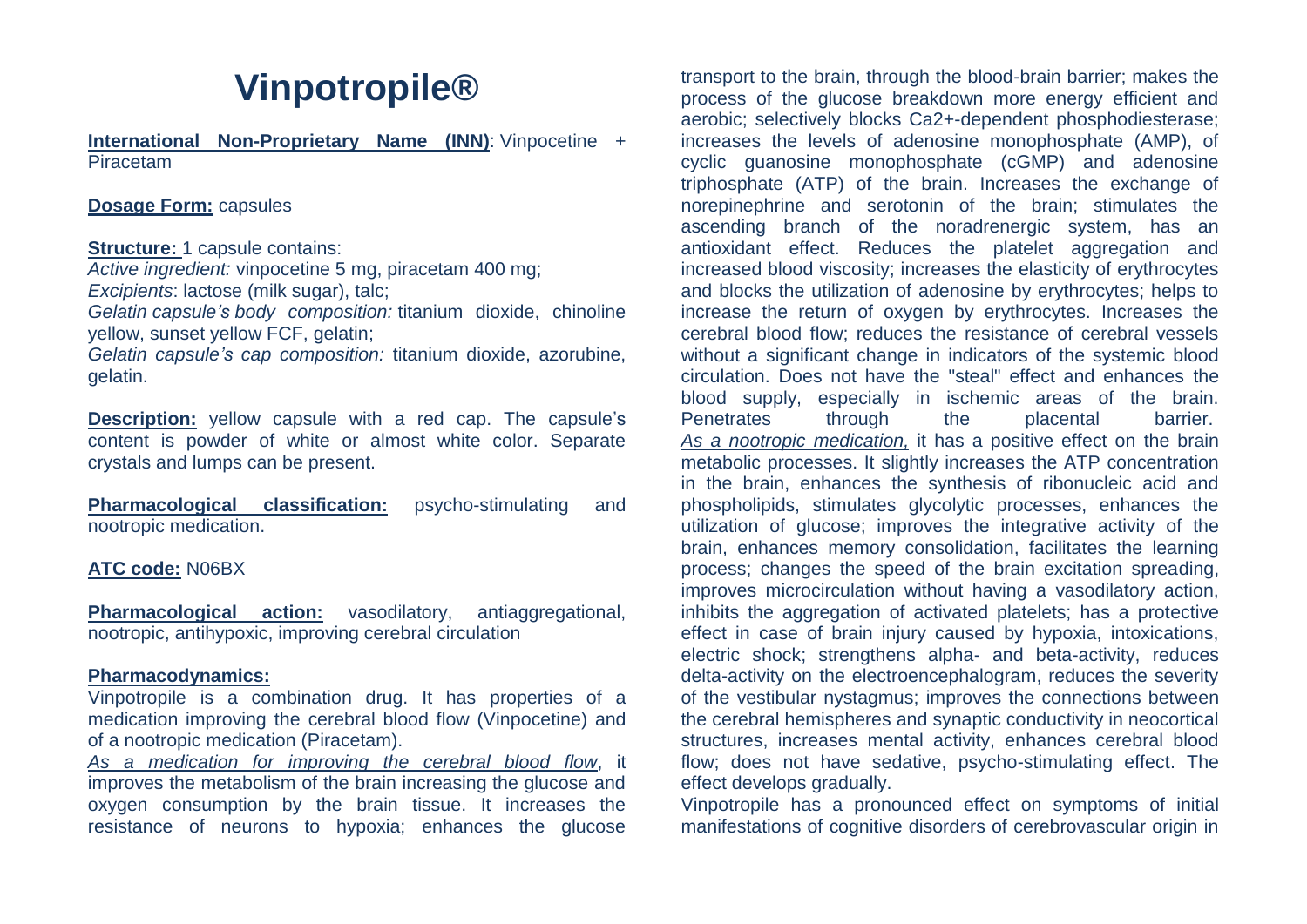elderly and senile patients. It is recommended in psychogeriatric practice.

#### **Pharmacokinetics:**

#### *Vinpocetine*

*Absorption & distribution*: Vinpocetine is quickly absorbed. The therapeutic concentration in plasma is 10-20 ng/ml. Time to reach the maximum concentration in blood plasma is 1 hour. Absorption occurs mainly in the proximal areas of the gastrointestinal tract.

*Metabolism*: It does not metabolize when it penetrates through the intestinal wall. The maximum concentration in tissues is reached 2-4 hours after the intake. Protein binding - 66%, bioavailability at the intake - 7%. The clearance of 66.7 l/h exceeds the plasma volume of the liver (50 l/h), which indicates extrahepatic metabolism. The main metabolite is apovincamine acid, which has some pharmacological activity. Other inactive metabolites are hydroxyvinpocetine, hydroxyapovinkaminic acid, hydroxyvinpocetin glycinate. At reingestion the kinetics is linear. *Excretion*: The half-life in humans - (4.83 ± 1.29) hours. Excreted by the kidneys and through the intestine in the ratio of 3:2.

### *Piracetam*

*Absorption*: After the intake Piracetam is well absorbed and it penetrates into various organs and tissues. Bioavailability is about 100%. After a single intake of 3.2 g the maximum concentration is 84 mcg/ml, after a multiple intake (3.2 g 3 times a day) - 115 mcg/ml. Time to reach the maximum concentration in plasma is 1 hour, in cerebrospinal fluid - 5 hours.

*Distribution:* The distribution volume is about 0.6 l/kg. It penetrates through the blood-brain and placental barriers, accumulates selectively in the tissues of the cerebral cortex.

*Excretion*: Almost does not undergo biotransformation and is excreted in the unchanged form by the kidneys through the glomerular filtration. The total clearance is 80-90 ml/min. The half-life from the blood plasma - 4-5 hours, from the cerebrospinal fluid - 8.5 hours.

## **Intended uses:**

Cerebrovascular insufficiency (the recovery period after an ischemic and hemorrhagic stroke), Parkinsonism of the vascular genesis, intoxications, psycho-organic syndrome with prevailing symptoms of asthenia and adynamia, symptomatic treatment of dizziness, prevention of migraine and kinetosis.

Encephalopathy of various genesis, including alcoholism; brain trauma and other diseases of the central nervous system accompanied by the decrease of intellectual and mnestic functions; asthenic syndrome; labyrinthopathy, Meniere's syndrome.

## **Contraindications:**

Hypersensitivity, severe cardiac rhythm disorders, cardiac ischemia (severe state), acute stage of hemorrhagic stroke, renal and/or hepatic impairment, intolerance to galactose, lactase deficiency or glucose-galactose malabsorption, children under 18 years old (due to insufficient data), pregnancy and lactation.

**With caution:** in case of disturbed hemostasis, severe bleeding; benign hyperbilirubinemia (including Gilbert's syndrome); viral hepatitis; alcoholic liver damage; alcoholism; deficiency of glucose-6-phosphate dehydrogenase; epilepsy; elderly age.

# **Dosage and Administration:**

Ingest before eating with sufficient amount of water. For patients over 18 years old: 1-2 capsules 2-3 times a day. The last intake should be no later than 4 hours before sleep. Maintenance dose is 1 capsule 3 times a day. The duration of treatment lasts from 2-3 weeks to 2-6 months. Before cancellation the dose should be gradually reduced.